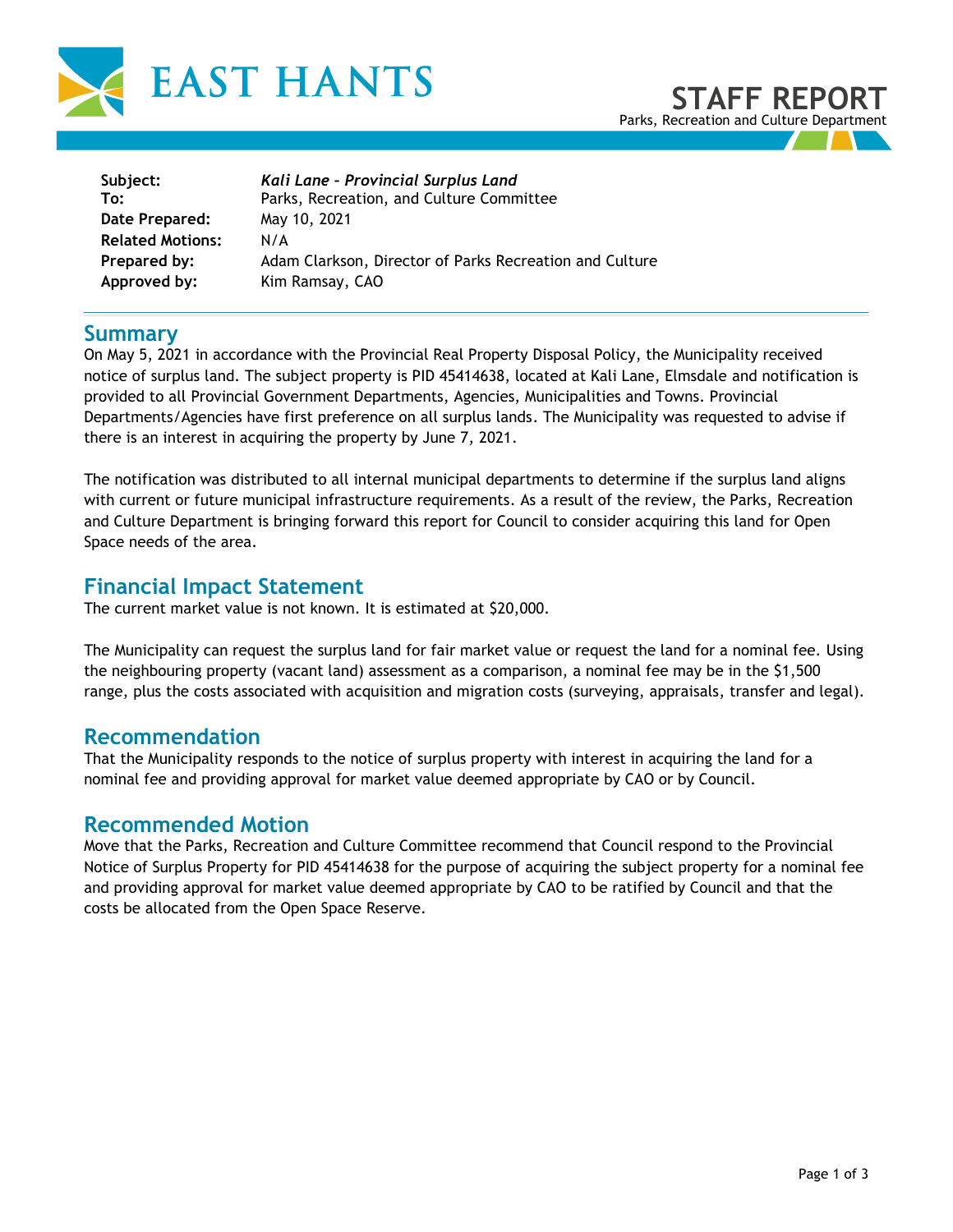# **Background**

The Municipality received notice of provincial surplus land.

The subject property PID 45414638 is in yellow below. The property is approximately 1,600 $m^2$ .



# **Discussion**

A review of the land acquisition focused on the planning context of the area and determining if there was alignment with the Parks, Open Space and Active Transportation Master Plan.

#### Planning Context

The subject property is approximately 1,600m2. The surrounding larger 5.6-acre property is owned by Nova Trucking Limited, which is zoned Multiple Unit Residential (R3). This zoning is for multiple unit residential which creates significant development potential. The subject property although an irregular shape has frontage on Kali Lane and is a short distance to Highway 2 which provides walkability and connectivity for the surrounding area. The subject property would provide needed open space for existing residents on Kali Lane along with future residents of multi-unit buildings that may be built on the Nova Trucking lot and within the surrounding area. If the Municipality acquires the surplus land, there is a possibility that the land could be exchanged for an alternate land within the Nova Trucking property once that development is realized.

The Municipality is aware that developers are actively interested in acquiring and developing the Nova Trucking lot. By itself the Nova Trucking lot could build out to approximately 144 dwelling units (6 - 24-unit apartment buildings) as-of-right through site plan approval. With the frontage and area added from the subject property (PID 45414638) that build out could increase to approximately 192 dwelling units (8 – 24-unit apartment buildings) as-of-right.

As-of-right development is defined as development that complies with all applicable zoning regulations and does not require approval from Municipal Council. Site plan approval is required in certain zones, such as the R3 Zone, where the developer is required to meet certain design stipulations. Site plan approval is given by the Development Officer who ensures a proposed development's consistency with land development policies and regulations. Typically, an as-of-right and site plan approval development does not provide the Municipality with an opportunity to acquire or negotiate additional open space. However, in the context of the Nova Trucking lands, there may be an opportunity to enter into an open space agreement depending on how the subject property is developed. Under the minimum zone requirements for the R3 zone, only one large multiplex is